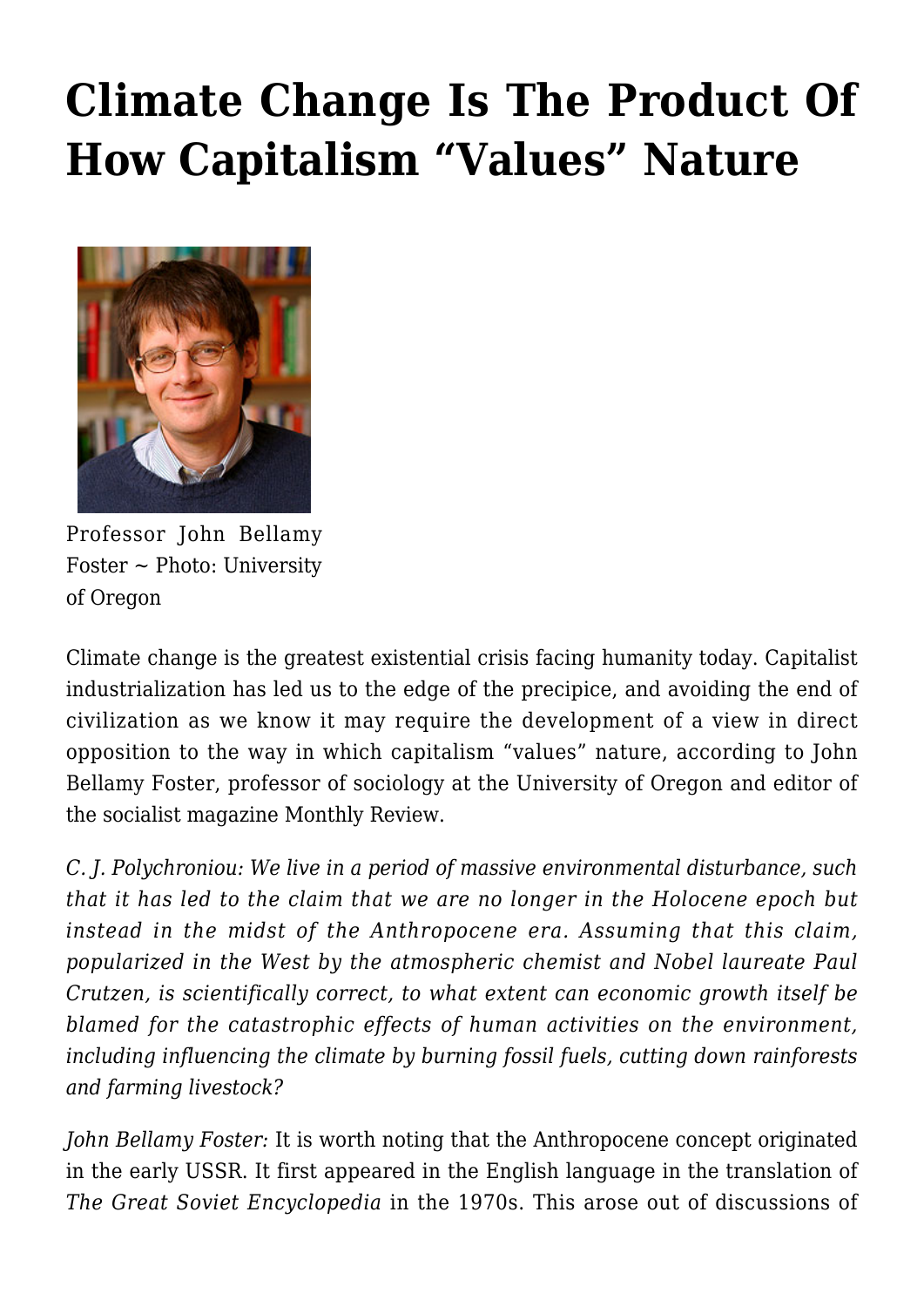anthropogenic change and the biosphere pioneered in Soviet science, pointing to today's Earth System perspective and to our current, more developed notion of the Anthropocene.

It now appears to be the consensus in natural science that the Anthropocene epoch in geological history commenced in the early 1950s, marked by a Great Acceleration of anthropogenic impacts on the Earth System. The 2018 special report of the IPCC released last month emphasizes the shift from the Holocene to the Anthropocene as signifying that anthropogenic factors are now the leading sources of change in the Earth System, most notably in the form of climate change. Economic activity at present, as you note, relies heavily on burning fossil fuels, cutting down rainforests, and livestock farming, all of which lead to the emission of greenhouse gases that are accelerating climate change.

Today's planetary ecological crisis is due first and foremost to the increasing scale of the capitalist world economy. The greater the scale of the economy the more it rivals the fundamental biogeochemical cycles of the planet. All of this is connected to the nature and logic of capitalism, understood as a system directed at the accumulation of capital. Capitalism is a grow-or-die system. If accumulation declines, the result is economic crisis. The answer of the system is to boost accumulation. This, however, intensifies global environmental crises as the already visible impact of the economy on the Earth System increases.

To speak of economic growth as a principal problem, and of the need for a steadystate economy as a solution, immediately raises the specter in people's minds of the end of human progress. However, we should be careful not to identify economic growth, as that term is used today, with human advancement as a whole. Economic growth was deified in the 1950s, following the introduction of national income accounting during the Second World War. The system of national or Gross Domestic Product (GDP) accounting is rooted in capitalist notions of value added, profit and accumulation. It accurately reflects the logic of capital accumulation but it is far removed from growth in the wider sense in which people usually think of it.

This can be understood by looking at some of the details GDP measurement. The work of subsistence workers in agriculture (or women working in the household) is not included in GDP since their production is outside the commodity market. If an oil tanker hits an iceberg causing an oil spill, GDP increases, due to all the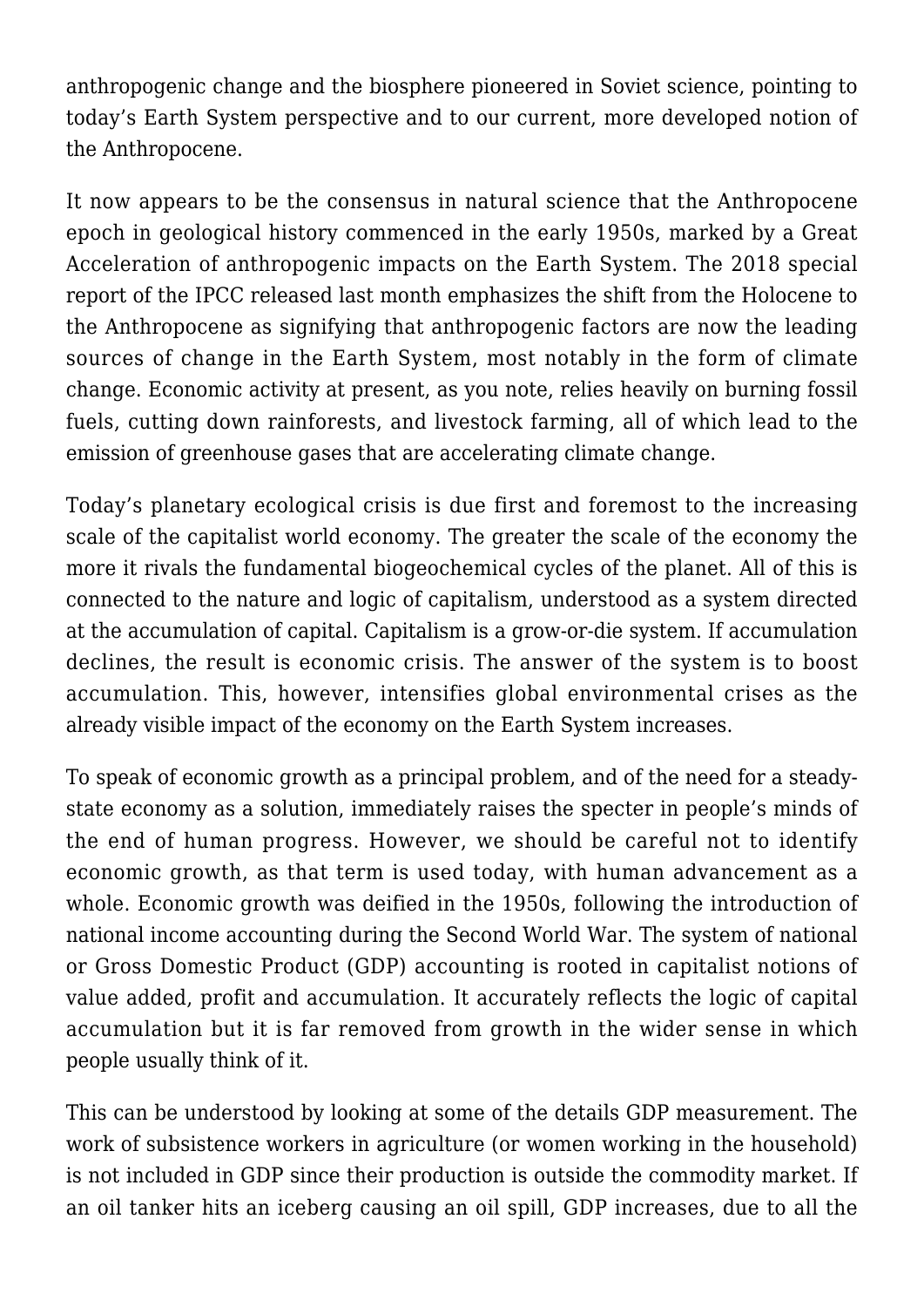cleanup costs, insurance payments, and lawyer fees. However, there is no deduction in GDP for the effects of the oil spill on the environment. Social and environmental costs, in this sense, are treated as "externalities," that is to say, they are excluded from national-income accounting. The growth of a forest adds nothing to economic growth. But the cutting down of the same forest (viewed as so many millions of board feet of standing timber) for sale on the market counts as growth. A war that kills millions drives up economic growth, and leads to faster growth afterwards because of the need to replace capital destroyed. The lives lost in the war, however, count for nothing in economic growth terms.

The problem here is not GDP accounting itself. Rather this way of measuring growth accurately reflects how the capitalist system works. It conceives progress only in terms of the cash nexus (whatever passes through the market), as opposed to what benefits people or the planet. In the advanced capitalist economies by far the greater part of production consists of waste in terms of negative use values, that is, products that are unproductive, superfluous, and destructive, while the most basic human needs are often not met. This is "rational" for today's monopoly-finance capital, but it is irrational for society as a whole. All of this means we have to move away from economic growth as it is understood in the current system and toward a society of sustainable human development.

Some mainstream environmentalists believe that the problem is that nature is not fully internalized within the system of market value, and that all of nature should therefore be seen as "natural capital." However, we must remember that *value isn't everything*: real wealth, life itself, cannot be reduced to the logic of market valuation without undermining the very basis of its existence.

*You have been arguing for doing away with the concept of "value" when it comes to nature. Does this mean that capitalism is unavoidably bad for the environment?*

As far as its inner logic is concerned, the answer is yes. For capitalism, accumulation of capital is everything, the Earth and its inhabitants nothing. If value is created by the exploitation of labor, this nonetheless requires constant expropriation of a natural environment which is considered a free gift to capital. In its narrow pursuit of profits, the capitalist system points inexorably to creative destruction on a planetary scale. Karl Marx theorized this as the problem of the metabolic rift, in which capitalism robbed the Earth itself as a basis of the accumulation of capital.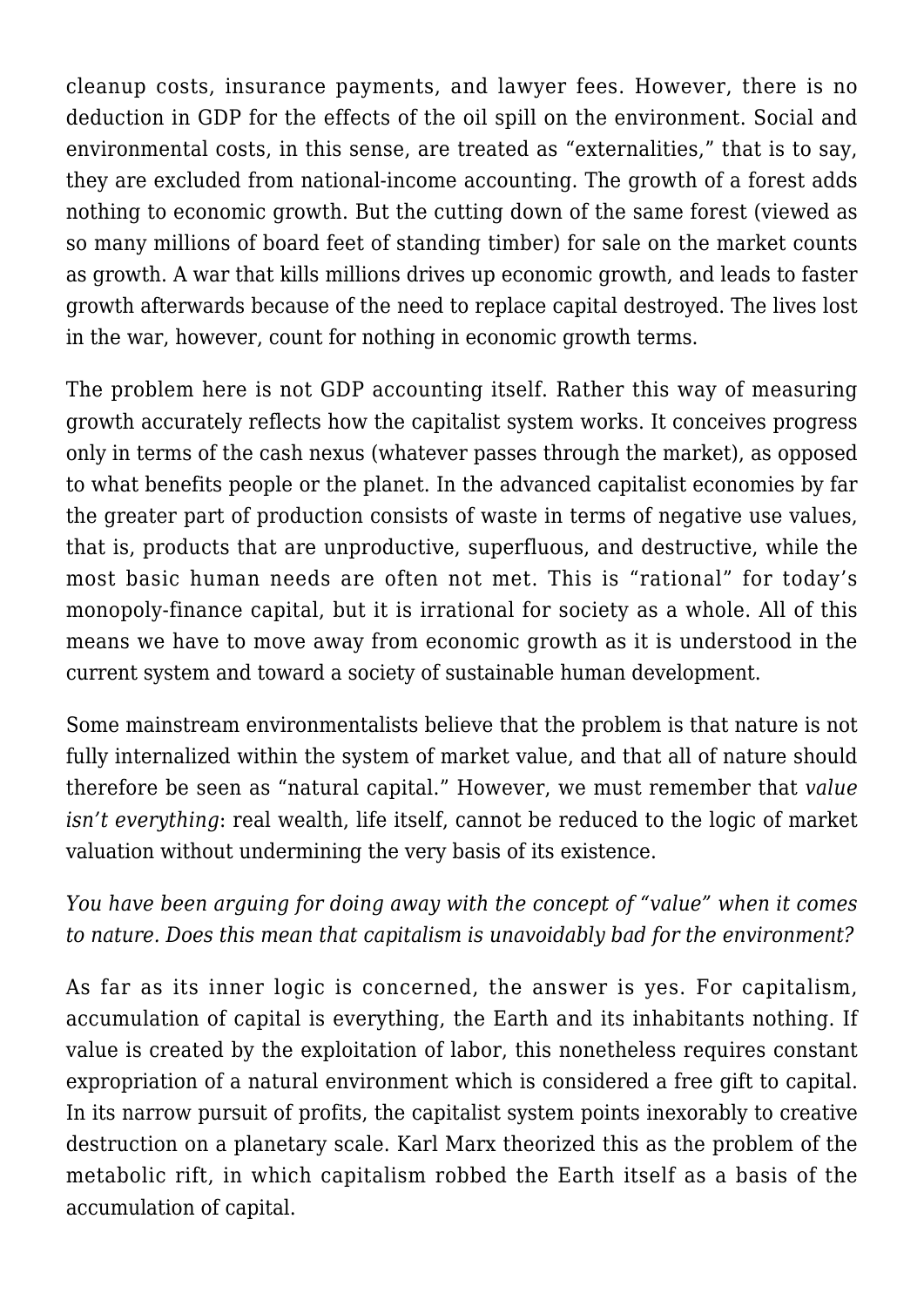At the current carbon-emission rate, the world will break the global carbon budget (i.e., will [reach the trillionth metric ton in cumulative carbon emissions](http://trillionthtonne.org/)) in seventeen years, threatening out-of-control climate change. Other planetary boundaries are also being crossed: resulting in the sixth extinction, ocean acidification, the disruption of the nitrogen and phosphorus cycles, loss of forests, global freshwater shortages, etc. These urgent problems have to be addressed in the context of the present reality. This requires creation of a massive, irrepressible, global *movement toward socialism* that goes against the logic of the system: igniting a long ecological revolution.

*I suppose then that you are not optimistic about technological solutions curbing climate change and dealing with other environmental challenges like air pollution, cleaning up the oceans and so on.*

New technology is indispensable in addressing global problems. But we have to have a critical social theory of technology, and not see it as a *deus ex machina*. Today's planetary emergency is partly the result of technologies aimed almost exclusively at promoting profits. Destructive technologies are employed, undermining living beings and the planet as a safe home for humanity. We need a massive shift to solar and wind and other alternatives, but the fossil-fuel economy and the goal of capital accumulation stand in the way. Rational development and application of technology in accordance with scientific and human criteria necessitates a major transformation of our social relations.

The big mistake is to fall for a crude technologism, viewing technology as a magic solution to all problems. This ideology is heavily promoted by the system because it inculcates the idea that the current acquisitive order can continue unchanged in its social relations. We are told that some futuristic technology will enter in to save the day. The fact is that a simple technological fix that would make it possible for capitalist business as usual to continue indefinitely defies both the laws of physics and the results of critical social science, which are set aside in such technological fantasies …

*The consumerist strategy — that is, the idea that we can in effect do good things for the environment and bring about overall social and economic change — is probably hopelessly romantic, at least for those of us who subscribe to the materialist view of history. The question, then, is this: What is needed to ensure that we can go on improving the standard of living without causing harm to the*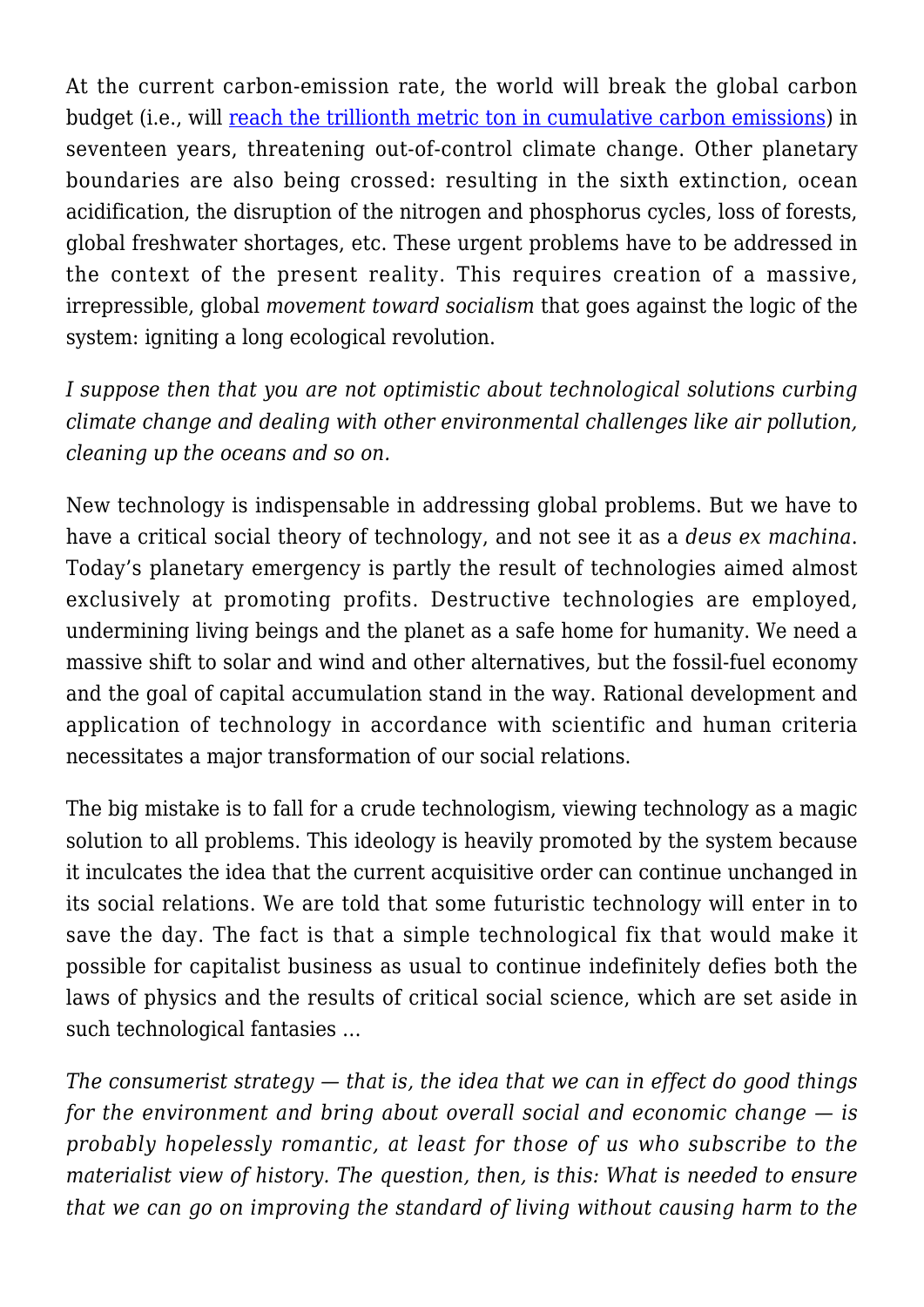## *environment?*

As a teacher, I have found that one of the hardest things to convey to my students is that "consumer sovereignty" is a myth. Most individuals in our society, absorbing the received ideology, have come to believe that as consumers they dictate what happens in the economy and the society. Hence, if they were to choose as individuals and in the aggregate to change their consumption habits and only buy Green products, the market would turn Green. All the problems of the environment, they are convinced, are due to consumers themselves.

There are a lot of reasons to reject such views. First, power in the capitalist economy rests on ownership and control of the means of production, not with the consumer. Second, if all the household waste in the United States going into municipal landfills were eliminated this would only take care of about a small portion, [maybe as little as 3 percent,](https://discardstudies.com/2016/03/02/municipal-versus-industrial-waste-a-3-97-ratio-or-something-else-entirely) of the total solid waste generated in the economy) , the rest occurs in the realm of production under the aegis of corporations. Third, John Kenneth Galbraith's *The Affluent Society* pointed to what he called "the dependence effect": What is consumed depends largely on what is produced. Fourth, [over a trillion dollars](http://www.metrics2.com/blog/2006/06/26/us_marketing_spending_exceeded_1_trillion_in_2005.html) are spent per year in the US economy on marketing with the object of getting people to buy things they neither need nor want. Fifth, the sales effort has penetrated into the production process to such an extent that there is little distinction nowadays between a product and its brand image. Sixth, the enormous surveillance system in the private sector organized around the Internet is mainly a means of manipulating consumers. All of this suggests that gaining political control over production is essential if the tendency toward environmental devastation (together with the exploitation of labor) is to be surmounted.

*Given the disastrous legacy of "actually existing socialism" with regards to the environment, let alone political repression and other human rights violations, how do you envision socialism in the 21st century?*

Soviet-type societies were destructive of the environment on a level comparable to the West, and turned into repressive class societies *sui generis* (of their own type). Nonetheless, a vast environmental movement developed in the USSR in the 1970s and '80s, led by scientists, along with the emergence of the largest conservation organization in the world. There were proposals by some Soviet economists, to revise the USSR's planning system in terms of indicators of "gross